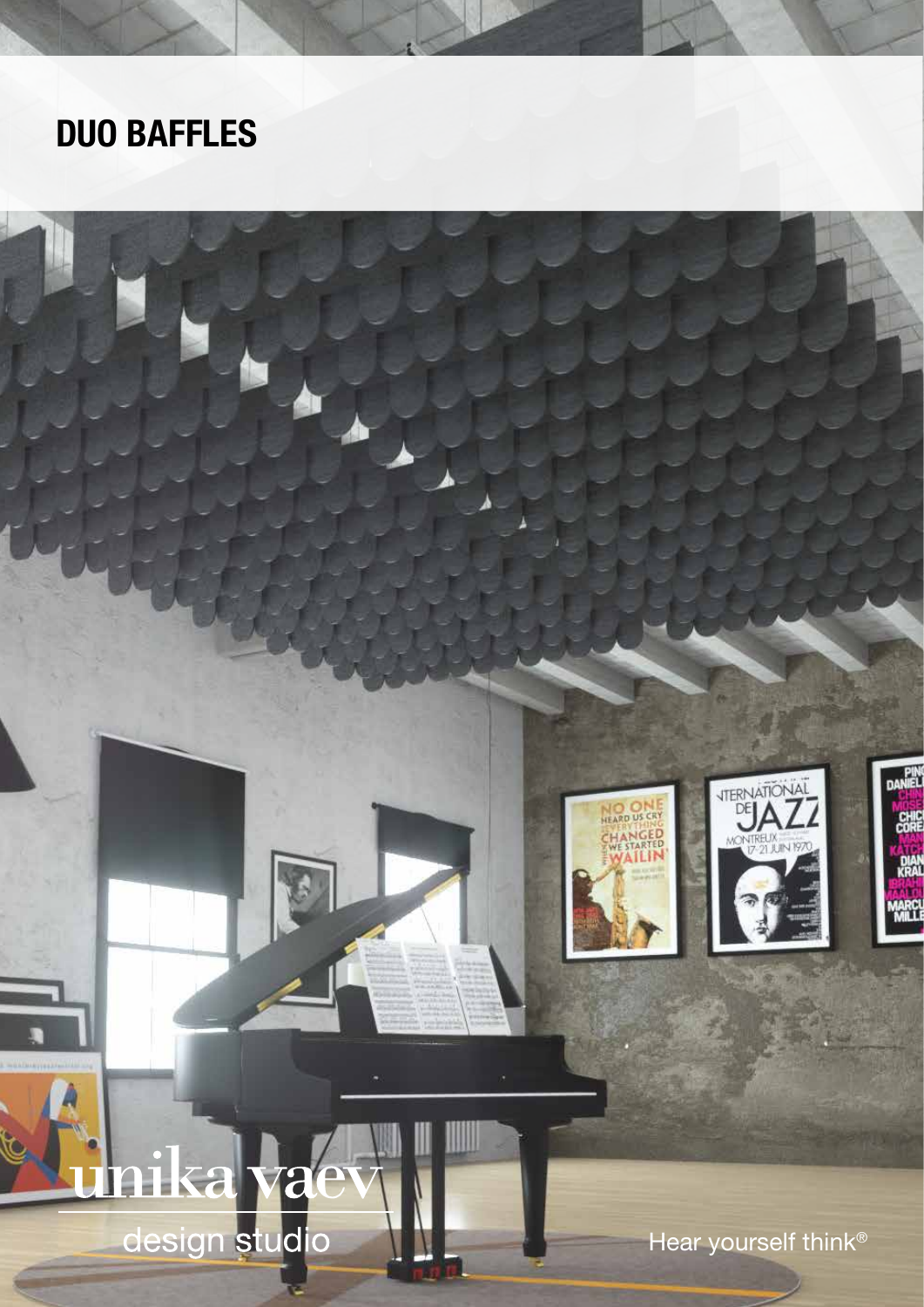## DUO BAFFLES COLOR









DARKEST GREY DARK BLUE

DARK GREY

GREEN





LIGHT BROWN



LIGHTEST GREY LIGHT BLUE LIGHT GREY





MEDIUM GREY

RED





YELLOW



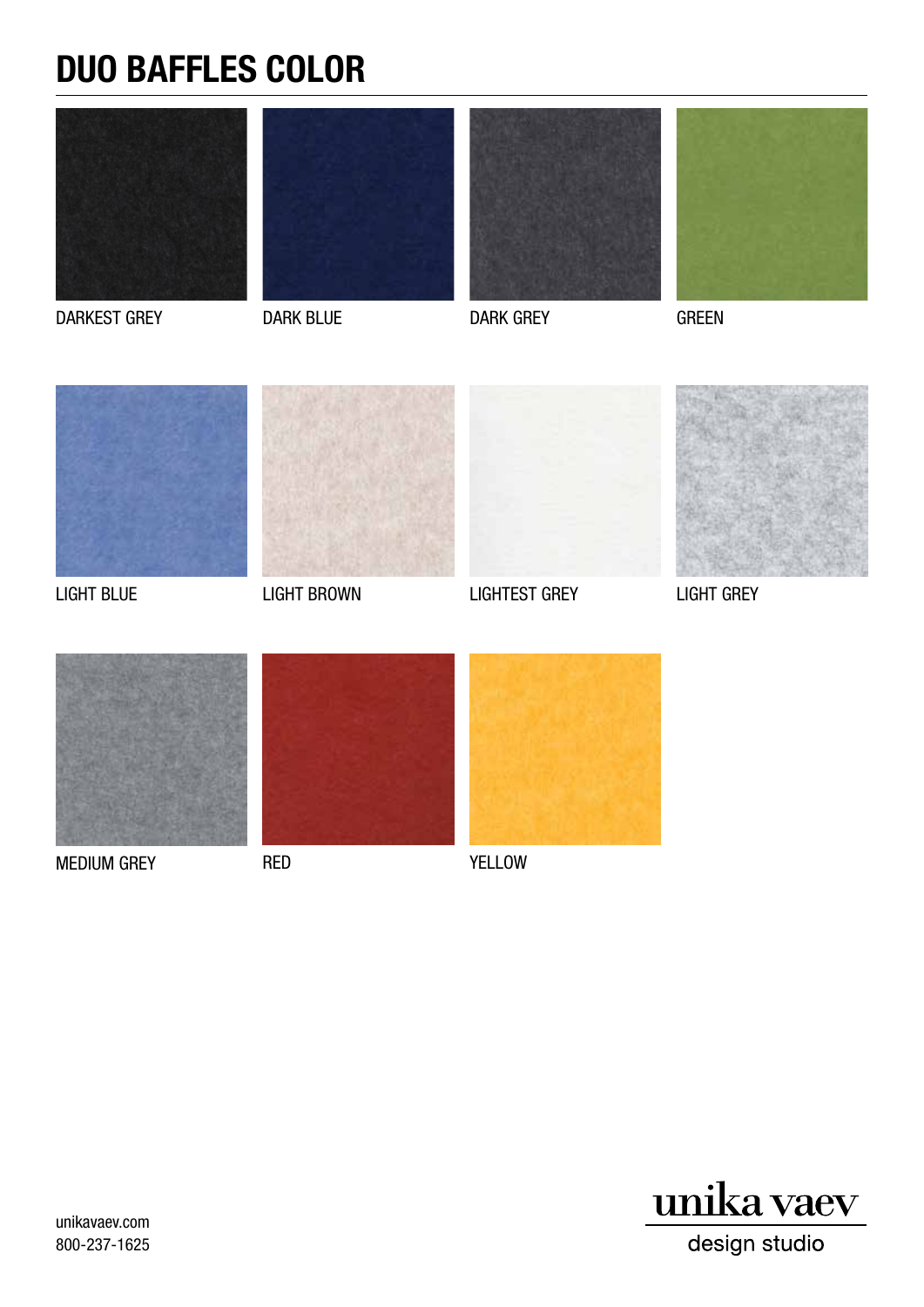# DUO BAFFLES PATTERNS





unikavaev.com 800-237-1625

design studio